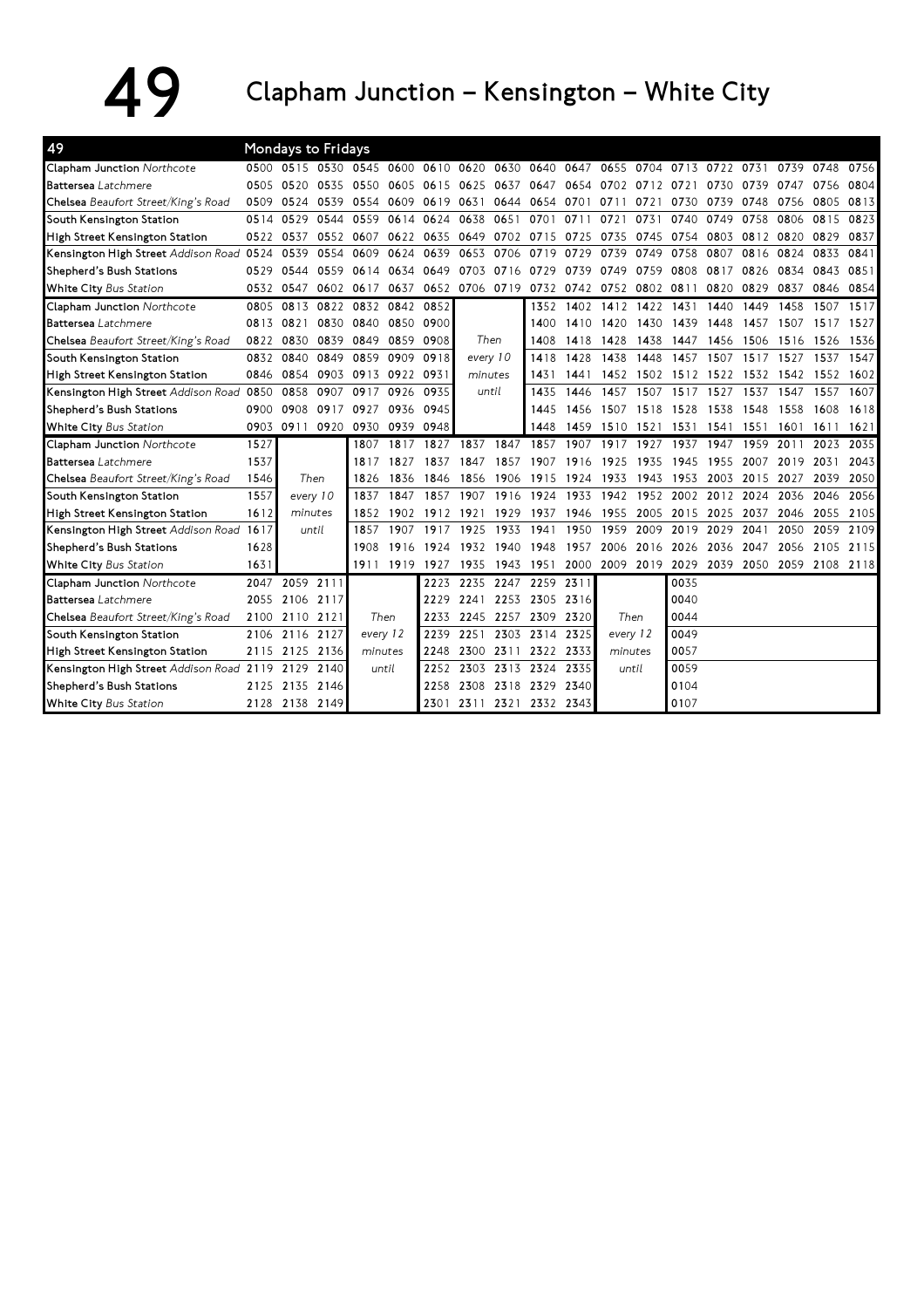| 49                                                           |      |                |                |           | Saturdays (also Good Friday)                             |                                              |                          |           |                |         |                |                                         |                          |           |                     |                                                                            |       |           |
|--------------------------------------------------------------|------|----------------|----------------|-----------|----------------------------------------------------------|----------------------------------------------|--------------------------|-----------|----------------|---------|----------------|-----------------------------------------|--------------------------|-----------|---------------------|----------------------------------------------------------------------------|-------|-----------|
| <b>Clapham Junction</b> Northcote                            | 0500 | 0520           | 0540 0600      |           | 0620                                                     | 0635 0650                                    |                          | 0705 0720 |                | 0732    | 0744           | 0756                                    | 0808                     | 0820      | 0830                |                                                                            |       | 0940      |
| <b>Battersea</b> Latchmere                                   | 0505 | 0525           | 0545 0605      |           | 0625                                                     | 0640                                         | 0655                     | 0710 0725 |                | 0737    | 0749           | 0801                                    | 0813                     | 0825      | 0836                |                                                                            |       | 0946      |
| <b>Chelsea</b> Beaufort Street/King's Road                   | 0509 | 0529           | 0549 0609      |           | 0629                                                     |                                              | 0644 0659                | 0715      | 0730           | 0742    | 0754           | 0806                                    | 0818                     | 0830      | 0842                | Then                                                                       |       | 0952      |
| South Kensington Station                                     | 0514 | 0534           | 0554           | 0614      | 0634                                                     |                                              | 0649 0704                | 0720      | 0735           | 0747    | 0759           | 0811                                    | 0824                     | 0837      | 0849                | every 10                                                                   |       | 0959      |
| High Street Kensington Station                               | 0522 |                | 0542 0602 0622 |           |                                                          |                                              | 0642 0657 0712 0728 0743 |           |                | 0755    | 0807           | 0819                                    | 0833                     | 0846      | 0858                | minutes                                                                    |       | 1008      |
| Kensington High Street Addison Road 0524                     |      | 0544           | 0604           | 0624      | 0644                                                     | 0659                                         | 0715                     | 0731      | 0746           | 0758    | 0810           | 0822                                    | 0836                     | 0849      | 0901                | until                                                                      |       | 1011      |
| Shepherd's Bush Stations                                     | 0529 | 0549           | 0609 0629      |           | 0649                                                     | 0705                                         | 0721                     | 0737      | 0752           | 0804    | 0817           | 0830                                    | 0844                     | 0857      | 0909                |                                                                            |       | 1019      |
| <b>White City</b> Bus Station                                | 0532 | 0552           | 0612 0632      |           |                                                          | 0652 0708 0724                               |                          | 0740      | 0755 0807      |         | 0820           | 0833                                    | 0847                     | 0900      | 0912                |                                                                            |       | 1022      |
| Clapham Junction Northcote                                   | 0950 | 1000           | 1008           | 1016      | 1024                                                     | 1032                                         | 1042                     | 1052 1102 |                | 1112    | 1121           | 1130                                    | 1138                     | 1147      | 1157                |                                                                            |       | 1707      |
| <b>Battersea</b> Latchmere                                   | 0956 | 1006           |                | 1014 1022 | 1030                                                     | 1040                                         | 1050                     | 1100      | 1110           | 1120    | 1129           | 1138                                    | 1146                     | 1155      | 1207                |                                                                            |       | 1717      |
| <b>Chelsea</b> Beaufort Street/King's Road                   | 1002 | 1012           | 1020           | 1028      | 1038                                                     | 1048                                         | 1058                     | 1108      | 1118           | 1128    | 1137           | 1146                                    | 1154                     | 1203      | 1215                | Then                                                                       |       | 1725      |
| South Kensington Station                                     | 1009 | 1019           | 1027           | 1036      | 1046                                                     | 1056                                         | 1106                     | 1116      | 1126           | 1136    | 1145           | 1154                                    | 1202                     | 1213      | 1225                | every 10                                                                   |       | 1735      |
| High Street Kensington Station                               | 1018 | 1028           | 1037           | 1047      | 1057                                                     |                                              | 1107 1117                | 1127      | 1137           | 1147    | 1156           | 1206                                    | 1216 1227                |           | 1239                | minutes                                                                    |       | 1749      |
| Kensington High Street Addison Road 1021                     |      | 1031           | 1041           | 1051      | 1101                                                     | 1111                                         | 1121                     | 1131      | 1141           | 1151    | 1201           | 121                                     | 1221                     | 1232      | 1244                | until                                                                      |       | 1754      |
| Shepherd's Bush Stations                                     | 1030 | 1041           | 1051           | 1101      | 1111                                                     | 1121                                         | 1131                     | 1141 1151 |                | 1202    | 1212 1222      |                                         |                          | 1232 1243 | 1255                |                                                                            |       | 1805      |
| <b>White City</b> Bus Station                                | 1033 | 1044           | 1054           | 1104      | 1114                                                     | 1124 1134                                    |                          | 1144 1154 |                | 1205    | 1215           | 1225                                    | 1235                     | 1246      | 1258                |                                                                            |       | 1808      |
| <b>Clapham Junction Northcote</b>                            | 1717 | 1727           | 1737           | 1747      | 1757                                                     | 1807                                         | 1817                     | 1827      | 1837           | 1847    | 1859           | 1911                                    | 1923                     | 1935      | 1947                |                                                                            |       | 2223      |
| <b>Battersea</b> Latchmere                                   | 1727 | 1737           | 1747           | 1757      | 1807                                                     | 1816                                         | 1825                     | 1835      | 1845           | 1855    | 1907           | 1919                                    | 1931                     | 1942      | 1953                |                                                                            |       | 2229      |
| Chelsea Beaufort Street/King's Road                          | 1735 | 1745           | 1755           | 1805      |                                                          | 1814 1822 1831                               |                          | 1841      | 1851           | 1901    | 1913           | 1925                                    | 1936                     | 1946      | 1957                | Then                                                                       |       | 2233      |
| South Kensington Station                                     | 1745 | 1755           | 1805           | 1813      | 1822                                                     | 1830                                         | 1839                     | 1849      | 1859           | 1909    | 1921           | 1933                                    | 1942                     | 1952      | 2003                | every 12                                                                   |       | 2239      |
| High Street Kensington Station                               | 1759 | 1809           | 1817           | 1825      | 1834                                                     | 1842                                         | 1851                     | 1901      | 1911           | 1921    | 1933           | 1942                                    | 1951                     | 2001      | 2012                | minutes                                                                    |       | 2248      |
| Kensington High Street Addison Road 1804                     |      | 1813           | 1821           | 1829      | 1838                                                     | 1846                                         | 1855                     | 1905      | 1915           | 1925    | 1937           | 1946                                    | 1955                     | 2005      | 2016                | until                                                                      |       | 2252      |
| Shepherd's Bush Stations                                     | 1813 | 1822           | 1830           | 1838      | 1847                                                     | 1855                                         | 1904                     | 1914 1924 |                | 1934    | 1943           | 1952                                    | 2001                     | 2011      | 2022                |                                                                            |       | 2258      |
| <b>White City</b> Bus Station                                | 1816 | 1825           | 1833 1841      |           |                                                          | 1850 1858                                    | 1907                     |           |                |         |                | 1917 1927 1937 1946 1955 2004 2014 2025 |                          |           |                     |                                                                            |       | 2301      |
| <b>Clapham Junction</b> Northcote                            | 2235 | 2247           | 2259           | 2311      |                                                          |                                              | 0035                     |           |                |         |                |                                         |                          |           |                     |                                                                            |       |           |
| <b>Battersea</b> Latchmere                                   | 2241 |                | 2253 2305 2316 |           |                                                          |                                              | 0040                     |           |                |         |                |                                         |                          |           |                     |                                                                            |       |           |
| <b>Chelsea</b> Beaufort Street/King's Road                   | 2245 | 2257           | 2309 2320      |           | Then                                                     |                                              | 0044                     |           |                |         |                |                                         |                          |           |                     |                                                                            |       |           |
| South Kensington Station                                     | 2251 | 2303           | 2314 2325      |           | every 12                                                 |                                              | 0049                     |           |                |         |                |                                         |                          |           |                     |                                                                            |       |           |
| High Street Kensington Station                               | 2300 | 2311           | 2322 2333      |           | minutes                                                  |                                              | 0057                     |           |                |         |                |                                         |                          |           |                     |                                                                            |       |           |
| Kensington High Street Addison Road 2303                     |      | 2313           | 2324           | 2335      | until                                                    |                                              | 0059                     |           |                |         |                |                                         |                          |           |                     |                                                                            |       |           |
| Shepherd's Bush Stations                                     | 2308 | 2318           | 2329 2340      |           |                                                          |                                              | 0104                     |           |                |         |                |                                         |                          |           |                     |                                                                            |       |           |
| <b>White City</b> Bus Station                                | 2311 | 2321           | 2332 2343      |           |                                                          |                                              | 0107                     |           |                |         |                |                                         |                          |           |                     |                                                                            |       |           |
| 49                                                           |      |                |                |           | Sundays and other Public Holidays (except Christmas Day) |                                              |                          |           |                |         |                |                                         |                          |           |                     |                                                                            |       |           |
| <b>Clapham Junction</b> Northcote                            | 0500 |                |                | 0720      | 0735                                                     | 0750                                         | 0805                     | 0820      | 0835           |         | 0850 0902 0914 |                                         | 0926                     | 0938      | 0950                | 1000                                                                       | 1010  | 1018      |
| <b>Battersea</b> Latchmere                                   | 0505 |                |                | 0725      | 0740                                                     | 0755                                         | 0810                     | 0825      | 0840           | 0856    | 0908           | 0920                                    | 0932                     | 0944      | 0956                | 1006                                                                       | 1016  | 1024      |
| <b>Chelsea</b> Beaufort Street/King's Road                   | 0509 |                | Then           | 0729      | 0744                                                     | 0759 0814                                    |                          | 0829      | 0845           |         | 0902 0914 0926 |                                         | 0938                     | 0950      | 1002                | 1012                                                                       | 1022  | 1030      |
| South Kensington Station                                     | 0514 | every 20       |                | 0734      | 0749                                                     | 0804                                         | 0819                     | 0834      | 0851           | 0908    | 0920           | 0932                                    | 0944                     | 0956      | 1008                | 1018                                                                       | 1028  | 1037      |
| High Street Kensington Station                               | 0522 | minutes        |                | 0742      | 0757                                                     | 0812                                         | 0827                     | 0843      | 0900           | 0917    | 0929           | 0941                                    | 0953                     | 1005      | 1017                | 1027                                                                       | 1037  | 1047      |
| Kensington High Street Addison Road 0524                     |      |                | until          | 0744      | 0759                                                     |                                              | 0814 0829                |           | 0846 0903 0920 |         |                | 0932 0944                               | 0956                     | 1008      | 1020                | 1030                                                                       | 1041  | 1051      |
| Shepherd's Bush Stations                                     | 0529 |                |                |           |                                                          |                                              |                          |           |                |         |                |                                         |                          |           |                     | 0749 0804 0820 0837 0854 0911 0928 0940 0952 1004 1016 1029 1041 1052 1102 |       |           |
| White City Bus Station                                       | 0532 |                |                | 0752      |                                                          |                                              |                          |           |                |         |                |                                         |                          |           |                     | 0807 0823 0840 0857 0914 0931 0943 0955 1007 1019 1032 1044 1055 1105      |       |           |
| <b>Clapham Junction Northcote</b>                            | 1026 |                |                | 1216      |                                                          | 1226 1236 1246                               |                          | 1255 1305 |                |         |                |                                         | 1715 1725 1735           |           | 1745 1755           |                                                                            |       | 1805 1815 |
| Battersea Latchmere                                          | 1033 |                |                | 1223      |                                                          |                                              | 1233 1243 1253 1302 1313 |           |                |         |                |                                         |                          |           |                     | 1723 1733 1743 1753 1803 1813 1823                                         |       |           |
| Chelsea Beaufort Street/King's Road                          | 1040 |                | Then           | 1230      |                                                          |                                              | 1240 1250 1300 1310 1321 |           |                |         | Then           |                                         |                          |           |                     | 1731 1741 1751 1801 1810 1819 1829                                         |       |           |
| South Kensington Station                                     | 1047 |                | every 10       | 1237      |                                                          |                                              | 1247 1257 1309 1319 1330 |           |                |         | every 10       | 1740                                    |                          |           | 1750 1800 1809 1818 |                                                                            | 1827  | 1837      |
| High Street Kensington Station                               | 1057 | minutes        |                | 1247      |                                                          |                                              | 1258 1310 1322 1332 1343 |           |                | minutes |                | 1753                                    |                          |           |                     | 1803 1811 1820 1829 1838 1848                                              |       |           |
| <b>Kensington High Street</b> Addison Road 1101              |      |                | until          | 1251      | 1303 1315 1327 1337 1348                                 |                                              |                          |           |                |         | until          |                                         | 1758 1808                |           | 1816 1825 1834      |                                                                            | 1843  | 1853      |
| Shepherd's Bush Stations                                     | 1112 |                |                | 1302      | 1314 1326 1338 1348 1359                                 |                                              |                          |           |                |         |                |                                         |                          |           |                     | 1809 1817 1825 1834 1843 1852 1902                                         |       |           |
| White City Bus Station                                       | 1115 |                |                | 1305      | 1317 1329 1341                                           |                                              |                          | 1351 1402 |                |         |                |                                         | 1812 1820                |           |                     | 1828 1837 1846 1855 1905                                                   |       |           |
| Clapham Junction Northcote                                   |      | 1825 1835 1847 |                |           | 1859 1911 1923 1935                                      |                                              |                          | 1947 1959 |                |         |                |                                         | 2223 2235 2247 2259 2311 |           |                     |                                                                            |       | 0035      |
| <b>Battersea</b> Latchmere                                   |      |                |                |           | 1833 1843 1855 1907 1919 1931 1943 1955 2005             |                                              |                          |           |                |         |                |                                         |                          |           |                     | 2229 2241 2253 2305 2316 Then                                              |       | 0040      |
| <b>Chelsea</b> Beaufort Street/King's Road                   |      |                |                |           | 1839 1849 1901 1913 1925 1937 1949 1959 2009             |                                              |                          |           |                | Then    |                |                                         |                          |           |                     | 2233 2245 2257 2309 2320 every                                             |       | 0044      |
| South Kensington Station                                     |      | 1847 1857      | 1909 1921      |           | 1933                                                     | 1945 1955                                    |                          | 2005 2015 |                |         | every 12       |                                         | 2239 2251 2303 2314 2325 |           |                     |                                                                            | 12    | 0049      |
| High Street Kensington Station                               |      | 1858 1908      |                |           | 1920 1932 1944 1954 2004 2014 2024                       |                                              |                          |           |                | minutes |                | 2248                                    |                          |           |                     | 2300 2311 2322 2333                                                        | mins. | 0057      |
| Kensington High Street Addison Road 1903 1913 1925 1937 1948 |      |                |                |           |                                                          | 1958 2008                                    |                          | 2018 2028 |                |         | until          | 2252                                    |                          |           |                     | 2303 2313 2324 2335                                                        | until | 0059      |
| Shepherd's Bush Stations                                     |      |                |                |           | 1912 1922 1934 1944 1954 2004 2014 2024 2034             |                                              |                          |           |                |         |                |                                         | 2258 2308 2318 2329 2340 |           |                     |                                                                            |       | 0104      |
| White City Bus Station                                       |      |                |                |           |                                                          | 1915 1925 1937 1947 1957 2007 2017 2027 2037 |                          |           |                |         |                |                                         | 2301 2311 2321 2332 2343 |           |                     |                                                                            |       | 0107      |

Operated by London United

www.londonbusroutes.net 4.9.21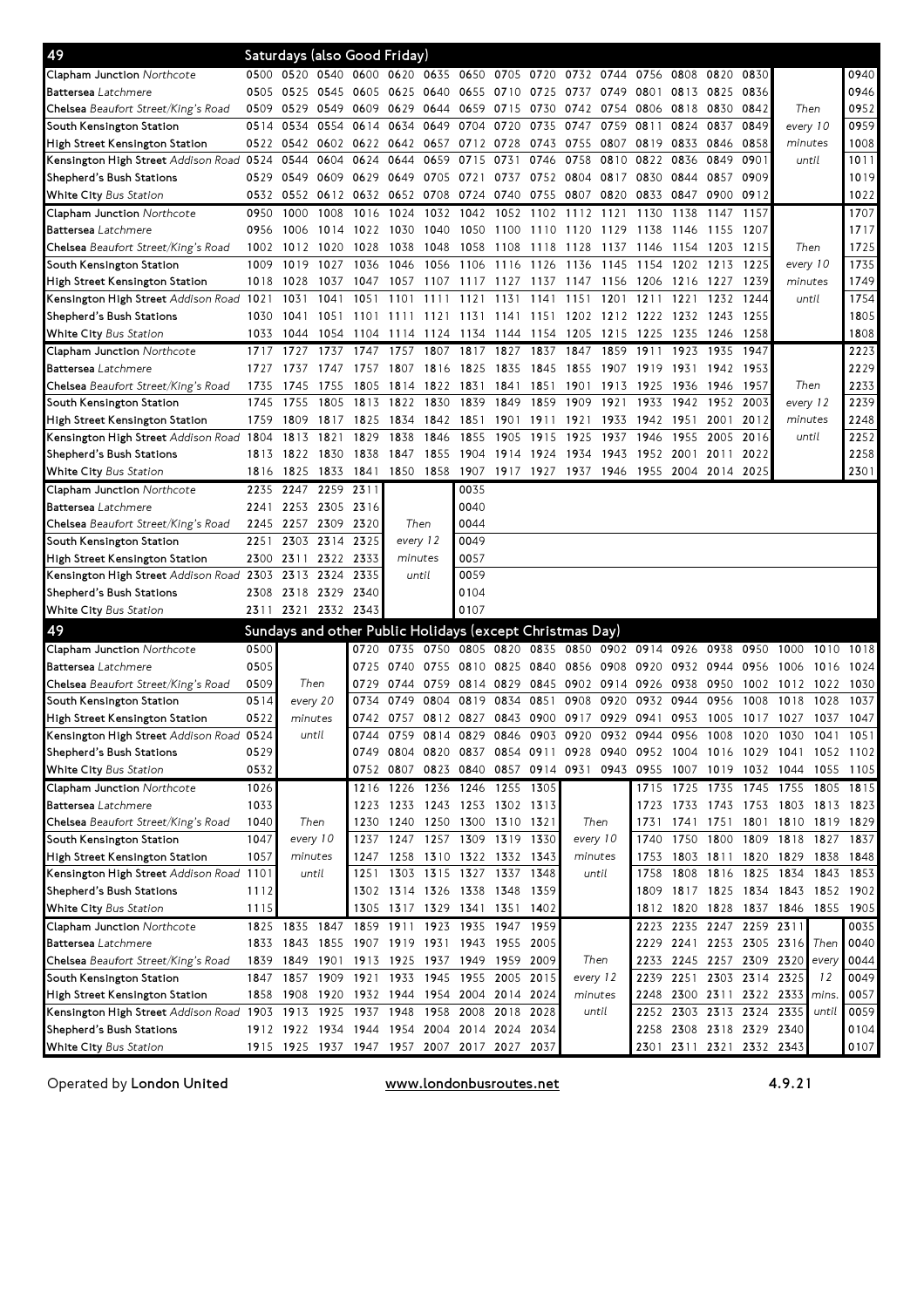## 49 White City – Kensington – Clapham Junction

| 49                                                                         |              |                | Mondays to Fridays |                              |                |                |                          |              |                                                        |              |                |              |              |                          |              |                                                                                           |              |              |
|----------------------------------------------------------------------------|--------------|----------------|--------------------|------------------------------|----------------|----------------|--------------------------|--------------|--------------------------------------------------------|--------------|----------------|--------------|--------------|--------------------------|--------------|-------------------------------------------------------------------------------------------|--------------|--------------|
| White City Bus Station                                                     |              | 0500 0520 0535 |                    | 0550 0605                    |                | 0615 0625      |                          | 0635         | 0645                                                   | 0655         | 0705           |              |              | 0835                     | 0845         |                                                                                           |              | 1335         |
| Shepherd's Bush Stations                                                   | 0503         | 0523 0538      |                    | 0553                         | 0608           | 0618           | 0628                     | 0638         | 0648                                                   | 0658         | 0708           |              |              | 0838                     | 0848         |                                                                                           |              | 1338         |
| Kensington High Street Addison Road 0507 0527 0542 0557                    |              |                |                    |                              |                |                | 0612 0622 0632 0643 0653 |              |                                                        | 0703         | 0714           |              | Then         |                          | 0844 0854    | Then                                                                                      |              | 1344         |
| High Street Kensington Station                                             | 0510         | 0530           | 0545               | 0600                         |                | 0615 0625      | 0636                     | 0647         | 0657                                                   | 0708         | 0719           |              | every 10     | 0849                     | 0859         | every 10                                                                                  |              | 1349         |
| South Kensington Station                                                   | 0516         | 0536 0551      |                    | 0606                         | 0621           | 0632           | 0645                     | 0656 0707    |                                                        | 0720         | 0731           | minutes      |              | 0901                     | 0911         | minutes                                                                                   |              | 1401         |
| Chelsea Beaufort Street/King's Road                                        | 0522         | 0542           | 0557               | 0612 0627                    |                | 0639           | 0652                     |              | 0703 0716                                              | 0729         | 0740           |              | until        | 0910 0921                |              |                                                                                           | until        |              |
| Battersea Latchmere                                                        | 0527         | 0547           | 0602               | 0617                         | 0633 0646      |                | 0659                     | 0711 0724    |                                                        | 0737         | 0748           |              |              |                          | 0918 0929    |                                                                                           |              | 1419         |
| Battersea Rise Bolingbroke Grove                                           | 0533         | 0553           | 0608               | 0625                         | 0642 0655 0708 |                |                          | 0721         | 0734                                                   | 0747         | 0758           |              |              | 0928                     | 0939         |                                                                                           |              | 1429         |
| White City Bus Station                                                     | 1345         | 1355           | 1405               | 1415                         |                |                | 1755                     | 1805         | 1815                                                   | 1825         | 1835           | 1845         | 1855         | 1905                     | 1915         | 1925                                                                                      | 1935         | 1945         |
| Shepherd's Bush Stations                                                   | 1348         | 1358           | 1408               | 1418                         |                |                | 1758                     | 1808         | 1818                                                   | 1828         | 1838           | 1848         | 1858         | 1908                     | 1918         | 1928                                                                                      | 1938         | 1948         |
| Kensington High Street Addison Road 1354                                   |              | 1404           | 1414               | 1425                         |                | Then           | 1805                     | 1815         | 1825                                                   | 1835         | 1845           | 1855         | 1905         | 1915                     | 1925         | 1935                                                                                      | 1945         | 1955         |
| High Street Kensington Station                                             | 1359         | 1409           | 1419               | 1431                         | every 10       |                | 1811                     | 1821         | 1831                                                   | 1841         | 1851           | 1901         | 1911         | 1920                     | 1929         | 1939                                                                                      | 1949         | 1959         |
| South Kensington Station                                                   | 1411         | 1421           |                    | 1432 1444                    | minutes        |                | 1824                     | 1834         | 1844                                                   | 1854         | 1904           | 1913         | 1923         | 1932                     | 1941         | 1951                                                                                      | 2001         | 2011         |
| Chelsea Beaufort Street/King's Road                                        | 1421         | 1431           | 1443               | 1455                         |                | until          | 1835                     | 1845         | 1855                                                   | 1905         | 1912           | 1921         | 1931         | 1940                     | 1949         | 1959                                                                                      | 2009         | 2019         |
| Battersea Latchmere                                                        | 1429         | 1441           | 1453               | 1505                         |                |                | 1845                     | 1855         | 1905                                                   | 1913         | 1920           | 1929         | 1939         | 1948                     | 1957         | 2007                                                                                      | 2017         | 2027         |
| Battersea Rise Bolingbroke Grove                                           | 1441         | 1453           | 1505               | 1517                         |                |                | 1857                     |              | 1905 1913                                              | 1921         | 1928           | 1937         | 1947         |                          | 1956 2005    | 2015                                                                                      | 2025         | 2035         |
| White City Bus Station                                                     | 1955         |                | 2005 2017          | 2029                         | 2041           | 2053           |                          |              | 2217                                                   |              | 2229 2241 2253 |              | 2305         |                          |              | 0041                                                                                      |              |              |
| Shepherd's Bush Stations                                                   | 1958         | 2008           | 2020               | 2032                         | 2044           | 2056           |                          |              | 2220                                                   |              | 2232 2244 2256 |              | 2308         |                          |              | 0044                                                                                      |              |              |
| Kensington High Street Addison Road 2005                                   |              | 2015           | 2027               | 2039                         | 2049           | 2100           | Then                     |              | 2224                                                   |              | 2236 2248 2300 |              | 2312         |                          | Then         | 0048                                                                                      |              |              |
| High Street Kensington Station                                             | 2009         | 2019           | 2031               | 2042                         | 2052           | 2103           | every 12                 |              | 2227                                                   | 2239         | 2251           | 2303         | 2315         | every 12                 |              | 0051                                                                                      |              |              |
| South Kensington Station                                                   | 2021         | 2031           | 2041               | 2050                         | 2100           | 2111           | minutes                  |              | 2235                                                   |              | 2247 2259      | 2310         | 2321         |                          | minutes      | 0057                                                                                      |              |              |
| Chelsea Beaufort Street/King's Road                                        | 2029         | 2039           | 2048               | 2057                         | 2107           | 2118           | until                    |              | 2242                                                   | 2254         | 2306           | 2316         | 2327         |                          | until        | 0103                                                                                      |              |              |
| Battersea Latchmere                                                        | 2037         | 2045           | 2054               | 2103                         |                | 2113 2124      |                          |              | 2248                                                   |              | 2300 2311      | 2321         | 2332         |                          |              | 0108                                                                                      |              |              |
| Battersea Rise Bolingbroke Grove                                           | 2044         |                |                    | 2052 2101 2110 2120 2131     |                |                |                          |              | 2255                                                   |              | 2306 2317 2327 |              | 2338         |                          |              | 0114                                                                                      |              |              |
| 49                                                                         |              |                |                    | Saturdays (also Good Friday) |                |                |                          |              |                                                        |              |                |              |              |                          |              |                                                                                           |              |              |
| White City Bus Station                                                     | 0500         | 0520           | 0540               | 0600                         |                |                | 0615 0630 0645           | 0700         |                                                        |              | 0800           | 0810         | 0820         | 0830                     | 0840         | 0850                                                                                      | 0900         | 0910         |
| Shepherd's Bush Stations                                                   | 0503         | 0523 0543      |                    | 0603                         | 0618 0633      |                |                          | 0703         |                                                        |              | 0803           | 0813         | 0823 0833    |                          | 0843         | 0853                                                                                      | 0903         | 0913         |
|                                                                            |              | 0527           | 0547               | 0607                         |                | 0622 0637      | 0648<br>0652             |              | Then                                                   |              | 0807           | 0817         | 0827         | 0838                     | 0848         | 0858                                                                                      | 0908         | 0918         |
| Kensington High Street Addison Road 0507<br>High Street Kensington Station | 0510         | 0530           | 0550               | 0610                         | 0625           | 0640           | 0655                     | 0707<br>0710 |                                                        |              |                | 0820         | 0830         | 0841                     | 0851         | 0901                                                                                      | 0911         | 0921         |
| South Kensington Station                                                   |              | 0516 0536      | 0556               | 0616 0631                    |                | 0646           | 0701                     | 0717         | every 12                                               |              | 0810<br>0817   | 0827         | 0838         | 0849                     | 0859         | 0909                                                                                      | 0919         | 0929         |
| Chelsea Beaufort Street/King's Road                                        | 0522         | 0542           | 0602               | 0622                         | 0637           | 0652           | 0707                     | 0723         | minutes<br>until                                       |              | 0823           | 0833         | 0845         | 0856                     | 0906         | 0916                                                                                      | 0926         | 0936         |
| Battersea Latchmere                                                        | 0527         | 0547           | 0607               | 0627                         | 0642           | 0657           | 0712                     | 0728         |                                                        |              | 0828           | 0839         | 0851         | 0902                     | 0912         | 0922                                                                                      | 0932         | 0942         |
|                                                                            | 0533         | 0553           | 0613               | 0633                         |                | 0648 0704      | 0720                     | 0736         |                                                        |              | 0836           | 0848         | 0900 0911    |                          | 0921         | 0931                                                                                      | 0941         | 0951         |
| Battersea Rise Bolingbroke Grove                                           | 0920         | 0930           | 0940               | 0950                         | 1000           | 1009           | 1018                     | 1026         | 1035                                                   | 1045         | 1055           | 1105         | 1115         | 1125                     | 1135         | 1145                                                                                      | 1155         | 1205         |
| White City Bus Station                                                     | 0923         | 0933           | 0943               | 0953                         | 1003           | 1012           | 1021                     | 1029         | 1038                                                   | 1048         | 1058           | 1108         | 1118         | 1128                     | 1138         | 1148                                                                                      | 1158         | 1208         |
| Shepherd's Bush Stations                                                   |              |                |                    |                              |                |                |                          |              |                                                        |              |                |              |              |                          |              |                                                                                           |              |              |
| Kensington High Street Addison Road 0928                                   | 0931         | 0938<br>0941   | 0948<br>0951       | 0958<br>1001                 | 1008<br>1011   | 1017<br>1020   | 1026<br>1029             | 1034<br>1038 | 1044<br>1048                                           | 1054<br>1058 | 1104<br>1108   | 1114<br>1118 | 1124<br>1128 | 1134<br>1138             | 1144<br>1148 | 1154<br>1158                                                                              | 1204<br>1209 | 1215<br>1220 |
| High Street Kensington Station                                             | 0939         | 0949           | 0959               | 1009                         | 1019           |                |                          |              | 1057                                                   |              |                |              |              |                          |              |                                                                                           |              | 1232         |
| South Kensington Station<br>Chelsea Beaufort Street/King's Road            | 0946         | 0956           | 1006               | 1016                         | 1026           | 1028<br>1036   | 1037<br>1046             | 1047<br>1056 | 1106                                                   | 1107<br>1116 | 1117<br>1126   | 1127<br>1136 | 1137<br>1146 | 1147<br>1156             | 1157<br>1208 | 1209<br>1220                                                                              | 1221<br>1232 | 1243         |
| Battersea Latchmere                                                        |              |                |                    |                              |                |                |                          |              |                                                        |              |                |              |              |                          |              | 0953 1003 1013 1023 1033 1043 1053 1103 1113 1123 1133 1143 1153 1203 1216 1228 1240 1251 |              |              |
| Battersea Rise Bolingbroke Grove                                           |              |                |                    |                              |                |                |                          |              |                                                        |              |                |              |              |                          |              | 1002 1012 1022 1033 1044 1054 1104 1114 1124 1134 1144 1154 1205 1216 1229 1241 1253 1304 |              |              |
|                                                                            |              |                |                    |                              |                |                |                          |              | 1655 1705 1715 1725 1735 1745 1755 1805 1815 1825 1835 |              |                |              |              |                          | 1845         | 1855 1905 1917                                                                            |              |              |
| White City Bus Station<br>Shepherd's Bush Stations                         | 1215<br>1218 |                |                    |                              |                |                |                          |              | 1658 1708 1718 1728 1738 1748 1758 1808 1818 1828 1838 |              |                |              |              |                          | 1848         | 1858 1908 1920                                                                            |              |              |
| Kensington High Street Addison Road 1225                                   |              |                | Then               | 1705                         |                | 1715 1725 1735 |                          |              | 1745 1755                                              |              |                |              |              | 1805 1815 1824 1834 1844 | 1854         | 1904 1914 1926                                                                            |              |              |
| High Street Kensington Station                                             | 1230         | every 10       |                    | 1710                         |                |                |                          |              | 1720 1730 1740 1750 1800 1810 1819 1828 1838 1848      |              |                |              |              |                          | 1858         | 1908 1918 1930                                                                            |              |              |
| South Kensington Station                                                   | 1242         | minutes        |                    | 1722                         |                |                |                          |              | 1732 1742 1752 1802 1811 1820 1829 1838 1848 1858      |              |                |              |              |                          |              | 1908 1918 1928 1939                                                                       |              |              |
| Chelsea Beaufort Street/King's Road                                        | 1253         |                | until              | 1733                         |                |                |                          |              | 1743 1753 1803 1811 1820 1829 1838 1847 1857 1907      |              |                |              |              |                          | 1917 1927    |                                                                                           | 1937 1946    |              |
| Battersea Latchmere                                                        | 1301         |                |                    |                              |                |                |                          |              | 1741 1751 1801 1810 1818 1827 1836 1845 1854           |              |                |              |              |                          |              | 1904 1914 1924 1934 1943 1952                                                             |              |              |
| Battersea Rise Bolingbroke Grove                                           | 1314         |                |                    |                              |                |                |                          |              | 1754 1803 1811 1819 1827 1836 1845 1854 1903           |              |                |              |              |                          |              | 1913 1923 1933 1941 1950 1959                                                             |              |              |
| White City Bus Station                                                     |              | 1929 1941      | 1953               |                              |                |                |                          |              | 2217 2229 2241 2253                                    | 2305         |                |              | 0041         |                          |              |                                                                                           |              |              |
| Shepherd's Bush Stations                                                   |              | 1932 1944 1956 |                    |                              |                |                |                          |              | 2220 2232 2244 2256 2308                               |              |                |              | 0044         |                          |              |                                                                                           |              |              |
| Kensington High Street Addison Road 1938 1949 2000                         |              |                |                    | Then                         |                |                |                          |              | 2224 2236 2248 2300 2312                               |              |                | Then         | 0048         |                          |              |                                                                                           |              |              |
| High Street Kensington Station                                             |              | 1941 1952 2003 |                    | every 12                     |                |                |                          |              | 2227 2239 2251 2303 2315                               |              | every 12       |              | 0051         |                          |              |                                                                                           |              |              |
| South Kensington Station                                                   |              | 1949 2000 2011 |                    | minutes                      |                |                |                          |              | 2235 2247 2259 2310 2321                               |              |                | minutes      | 0057         |                          |              |                                                                                           |              |              |
| Chelsea Beaufort Street/King's Road                                        |              | 1956 2007 2018 |                    |                              | until          |                |                          |              | 2242 2254 2306 2316 2327                               |              |                | until        | 0103         |                          |              |                                                                                           |              |              |
| Battersea Latchmere                                                        |              | 2002 2013 2024 |                    |                              |                |                |                          |              | 2248 2300 2311 2321 2332                               |              |                |              | 0108         |                          |              |                                                                                           |              |              |
|                                                                            |              |                |                    |                              |                |                |                          |              |                                                        |              |                |              |              |                          |              |                                                                                           |              |              |
| Battersea Rise Bolingbroke Grove                                           |              | 2009 2020 2031 |                    |                              |                |                |                          |              | 2255 2306 2317 2327 2338                               |              |                |              | 0114         |                          |              |                                                                                           |              |              |